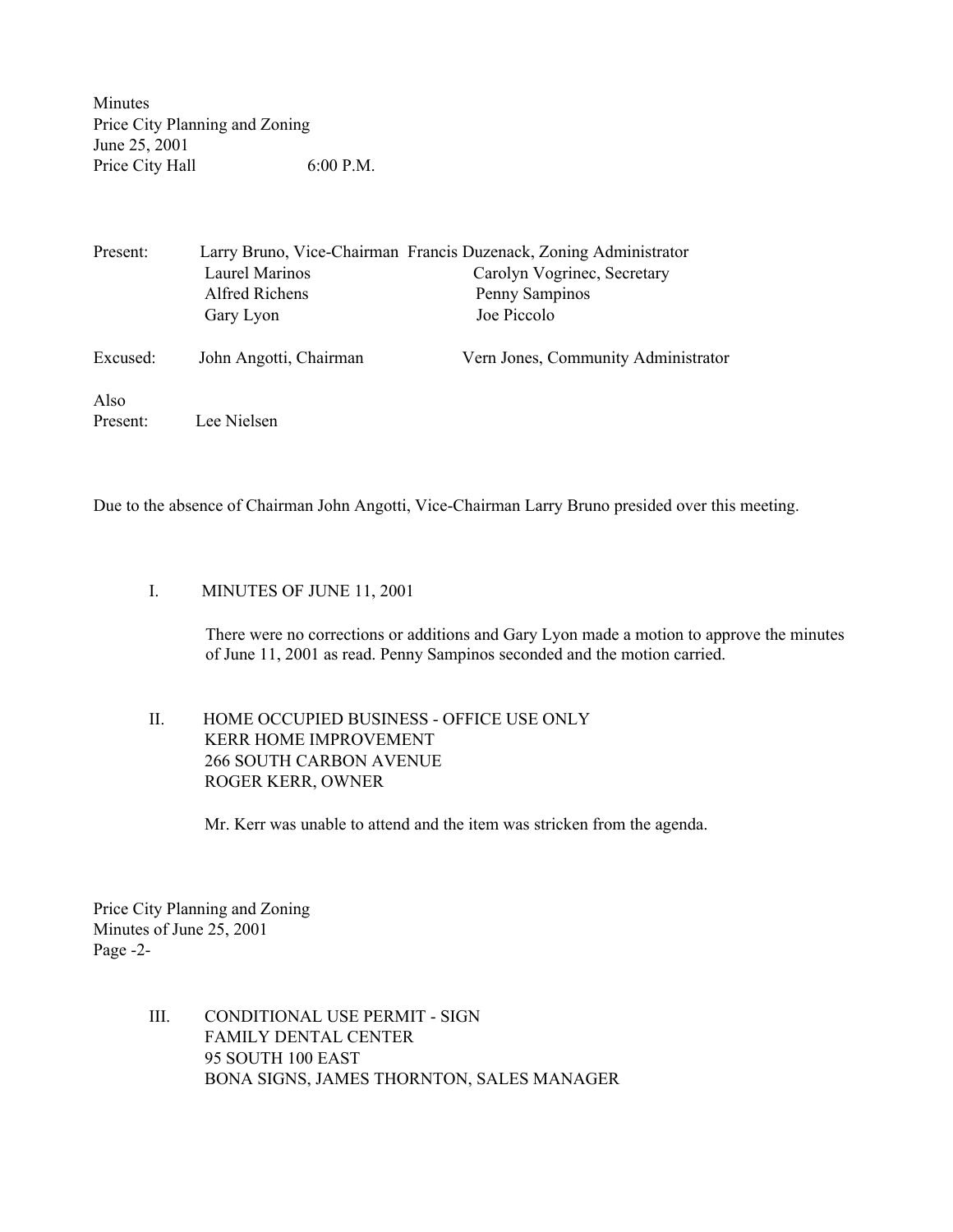Mr. Thornton was unable to attend and the presentation was made by Zoning Administrator Francis Duzenack. He explained the electrical sign would be installed on the front of the building and meets all sign code requirements. There were no questions or concerns and Alfred Richens moved to forward a favorable recommendation to Price City Council for the Conditional Use Permit - Sign for Family Dental Center. Laurel Marinos seconded and the motion carried.

## IV. CONDITIONAL USE PERMIT - BUSINESS AND SIGN MOUNTAIN LAND REHAB 140 NORTH CEDAR HILLS DRIVE, #6B RELOCATING FROM 625 EAST 100 NORTH LEE NIELSEN, P.T.

Mr. Nielsen explained they were previously located in the East Branch Zions Bank Building at 100 North and 600 East, but have moved to the above address. They use only the lower level of the building and the pool for their physical therapy business. Louie Santillanes of Active Re-Entry is working with Mr. Nielsen on ADA compliance and they plan to have these changes in place within 30 days. There were no further concerns and Gary Lyon moved to forward a favorable recommendation to Price City Council for the Conditional Use Permit - Business and Sign for Mountain Land Rehab, contingent upon compliance with all requested ADA Requirements. Penny Sampinos seconded and the motion carried.

Price City Planning and Zoning Minutes of June 25, 2001 Page -3-

V. STAFF

A) WAL-MART SUPER STORE

 Francis Duzenack reported Wal-Mart will do the bid opening on Wednesday, June 27, 2001, so work on the project should begin soon.

There was no further business and Gary Lyon made a motion to adjourn. The meeting adjourned at 6:10 P.M.

Larry Bruno, Vice-Chairman